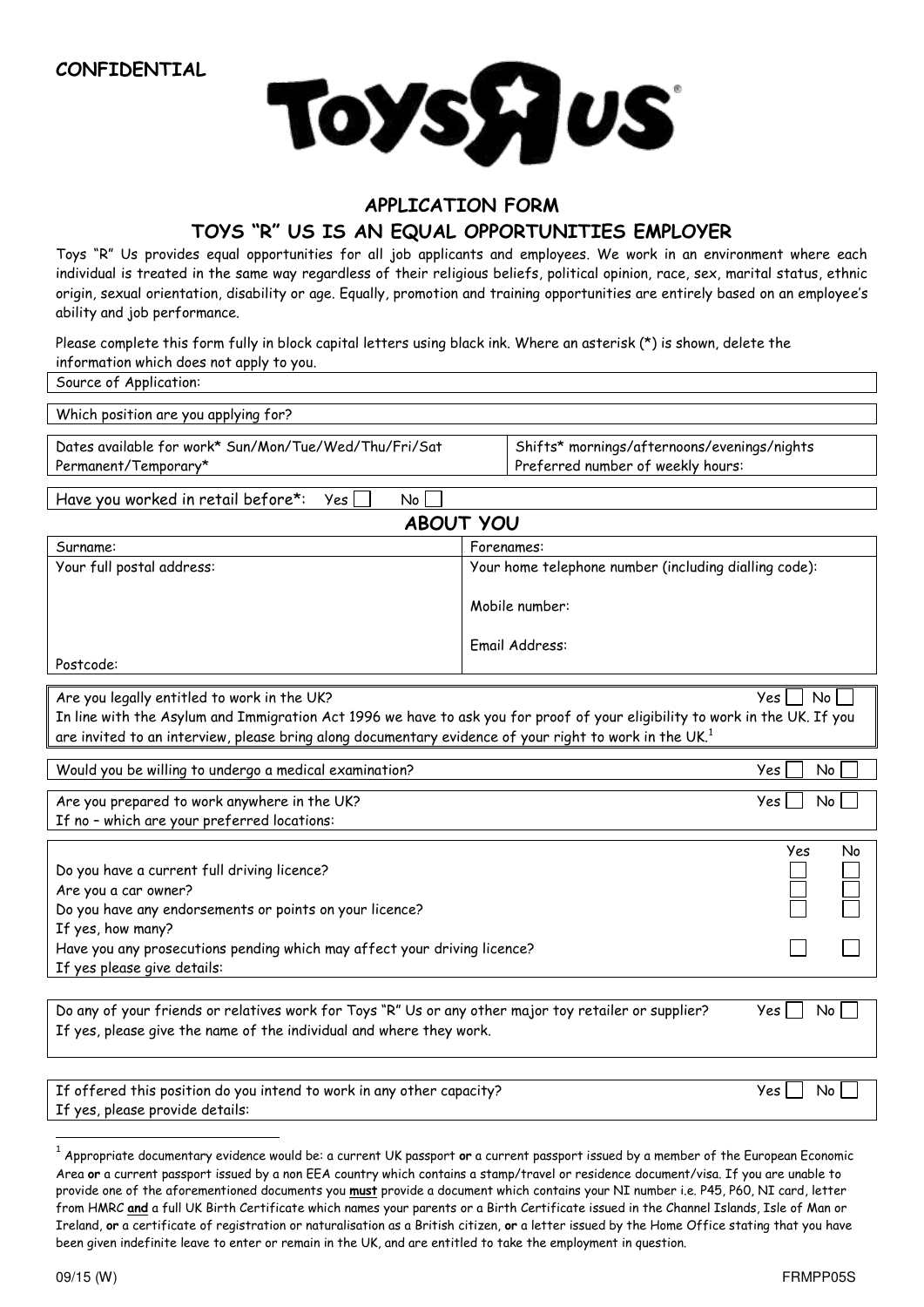| As part of the normal recruitment process, Toys "R" Us undertakes checks on credit references, National Insurance<br>Contributions and electoral roll details. Please confirm your agreement to this process. | Yes l<br>$N_0$   $\blacksquare$ |
|---------------------------------------------------------------------------------------------------------------------------------------------------------------------------------------------------------------|---------------------------------|
| If you have lived at your address for less than 3 years please give details of your previous address:                                                                                                         |                                 |
| Have you ever been convicted of a criminal offence? (You do not have to declare any offence deemed as spent under the<br>Rehabilitation of Offenders Act 1974).<br>If yes, please give details:               | Yes I<br>No l                   |
| Have you any court appearances or alleged criminal offences outstanding or pending at the time of your application?<br>If yes, please give details:                                                           | Yes.                            |

## **ABOUT YOUR EDUCATION**  Dates Attended Please detail the names, addresses (including Post Codes) and e-mail addresses of schools, colleges and Universities attended since age eleven. Please give details of examinations passed and qualifications obtained with grades. From Month Year To Month Year If you have attended any additional courses/training or gained additional skills (including membership of professional bodies) please detail them below (including names, addresses (including Post Codes) and e-mail addresses): From Month Year To Month Year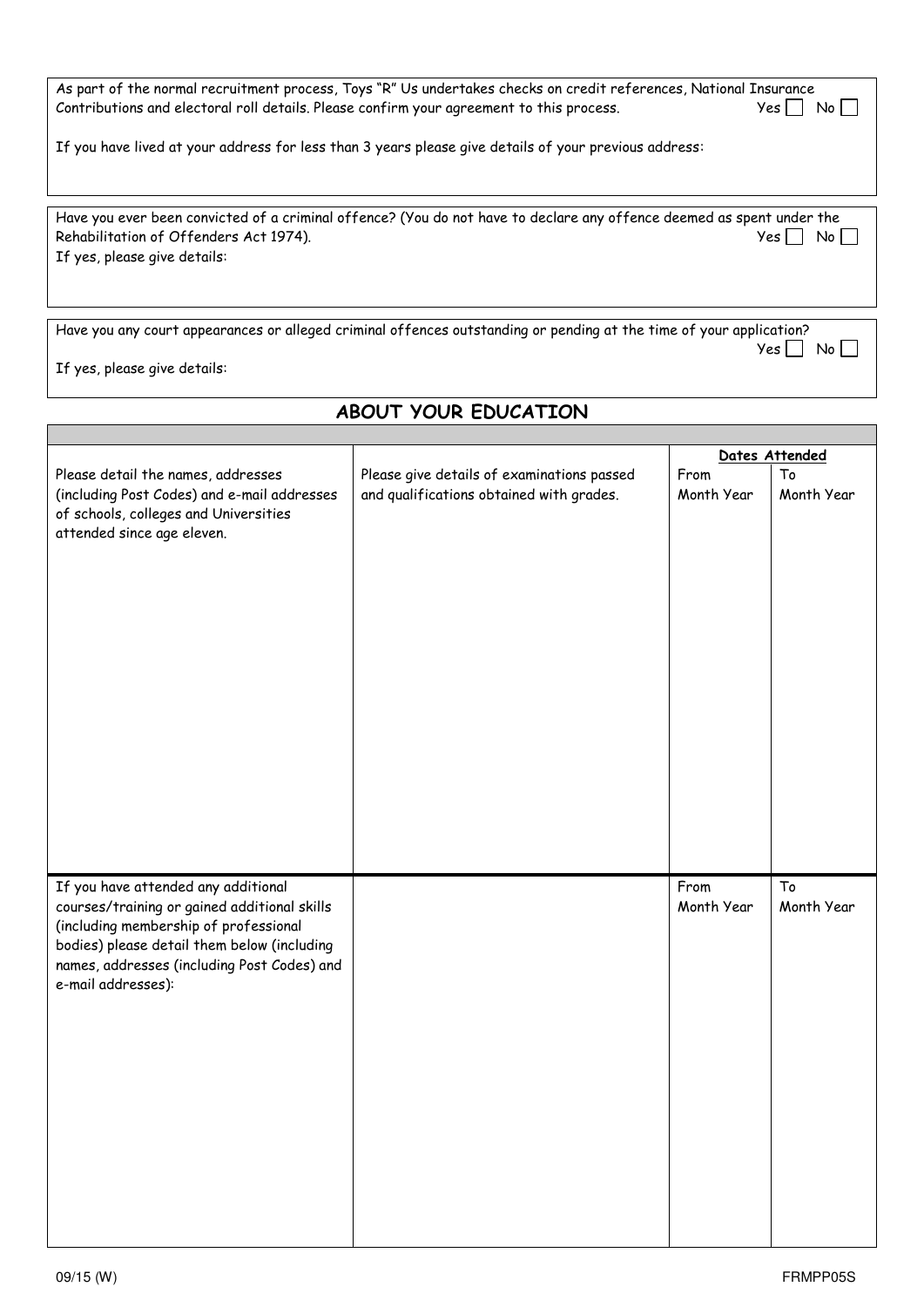## **ABOUT YOUR WORK EXPERIENCE**

Starting with your most recent employer and working backwards, please give details of your previous jobs for a minimum of the last 3 years (continuing on a separate sheet if necessary).

| Current/Last employer:                     |                                            |                             | Please detail your                            |
|--------------------------------------------|--------------------------------------------|-----------------------------|-----------------------------------------------|
|                                            | Full postal address (including Post Code): |                             | specific dates of                             |
|                                            |                                            |                             | employment including<br>date, month and year. |
|                                            |                                            |                             |                                               |
| Email Address:                             |                                            |                             | From:                                         |
| Telephone number:                          | Nature of business:                        |                             |                                               |
| Duties/Responsibilities:                   |                                            |                             |                                               |
|                                            |                                            |                             |                                               |
|                                            |                                            |                             |                                               |
| Job title:                                 | Reason for leaving:                        | Please give us the name and | To:                                           |
|                                            | Resignation                                | position of your immediate  |                                               |
| Final salary:                              | Redundancy<br>Dismissal                    | manager.                    |                                               |
| Regular bonus:<br>Commission/Overtime:     | End of Fixed Term                          |                             |                                               |
|                                            | Contract                                   |                             |                                               |
| Previous employer:                         |                                            |                             | Please detail your                            |
| Full postal address (including Post Code): |                                            |                             | specific dates of                             |
|                                            |                                            |                             | employment including                          |
|                                            |                                            |                             | date, month and year.                         |
|                                            |                                            |                             |                                               |
| Email Address:                             |                                            |                             | From:                                         |
| Telephone number:                          | Nature of business:                        |                             |                                               |
| Duties/Responsibilities:                   |                                            |                             |                                               |
|                                            |                                            |                             |                                               |
| Job title:                                 | Reason for leaving:                        | Please give us the name and | To:                                           |
|                                            | Resignation                                | position of your immediate  |                                               |
| Final salary:                              | Redundancy                                 | manager.                    |                                               |
| Regular bonus:                             | Dismissal                                  |                             |                                               |
| Commission/Overtime:                       | End of Fixed Term                          |                             |                                               |
|                                            | Contract                                   |                             |                                               |
| Previous employer:                         |                                            |                             | Please detail your                            |
| Full postal address (including Post Code): |                                            |                             | specific dates of                             |
|                                            |                                            |                             | employment including                          |
|                                            |                                            |                             | date, month and year.                         |
| Email Address:                             |                                            |                             | From:                                         |
| Telephone number:                          | Nature of business:                        |                             |                                               |
| Duties/Responsibilities:                   |                                            |                             |                                               |
|                                            |                                            |                             |                                               |
|                                            |                                            |                             |                                               |
| Job title:                                 | Reason for leaving:                        | Please give us the name and | To:                                           |
|                                            | Resignation                                | position of your immediate  |                                               |
| Final salary:                              | Redundancy                                 | manager.                    |                                               |
| Regular bonus:                             | Dismissal                                  |                             |                                               |
| Commission/Overtime:                       | End of Fixed Term                          |                             |                                               |
|                                            | Contract                                   |                             |                                               |

What length of notice do you have to give to your present employer?

If you have ever been dismissed from any type of employment please explain the circumstances here: